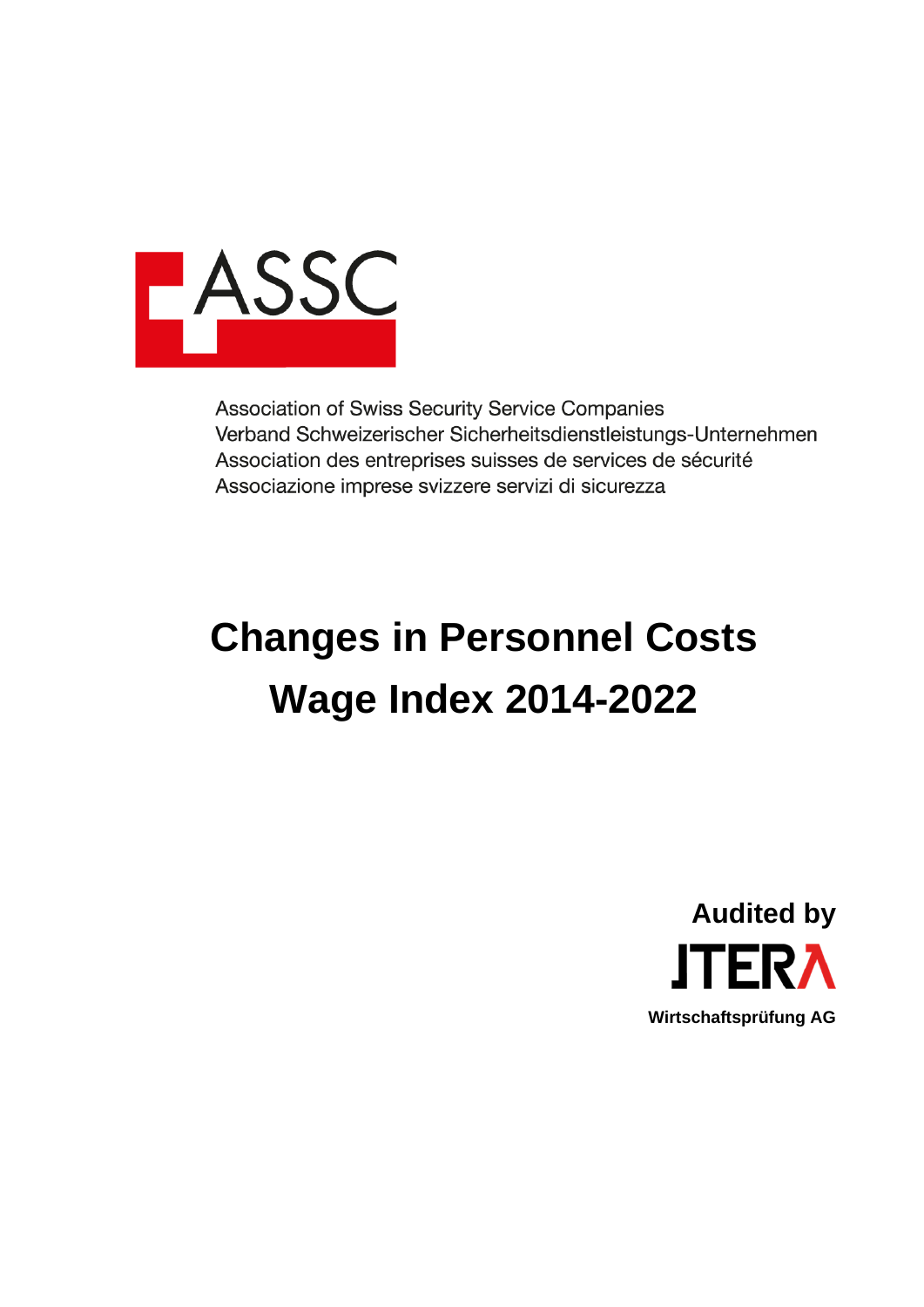

The ITERA Wirtschaftsprüfung AG company, a member of EXPERT Suisse was tasked by the Association of Swiss Security Service Companies (German: VSSU) to audit the wage trends calculation along with a basic position statement on wage trends for 2014-2022 based on these foundations.

#### **Calculation Audit**

*ITERA confirms that it satisfies the statutory requirements regarding approval and independence. The audit was carried out according to the Swiss Auditing Standards.*

*In summary, the review revealed that the changes in personnel costs and the wage index trends for the period between 2014 and 2022 calculated by the VSSU are consistent with the parameters analysed and arithmetically correct.*

\_\_\_\_\_\_\_\_\_\_\_\_\_\_\_\_\_\_\_\_\_\_\_\_\_\_\_\_\_\_\_\_\_\_\_\_\_\_\_\_\_\_\_\_\_\_\_\_\_\_\_\_\_\_\_\_\_\_\_\_\_\_\_\_\_\_\_\_\_\_\_\_\_\_\_\_\_\_\_\_\_\_\_\_\_\_\_\_\_\_\_\_\_\_\_\_\_\_\_\_\_\_\_\_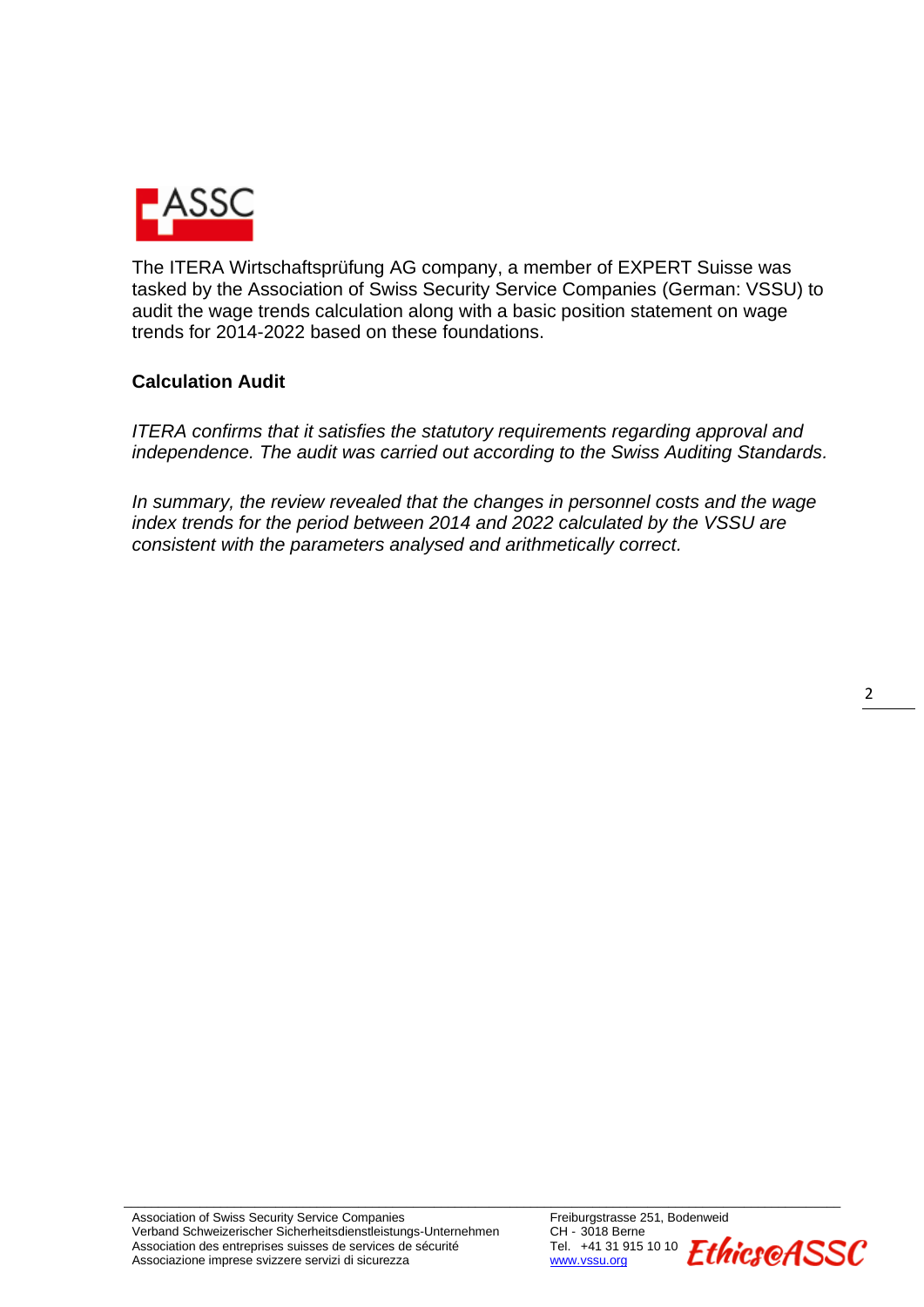

## **Changes in Personnel Costs**

### **Wage Index 2014-2022**

The document on changes in personnel costs in the private security services sector between 2014 and 2022 is based on the VSSU's internal calculations and the socalled base wages defined in the collective bargaining agreement (CBA) for wage classes A, B and C.

The CBA (collective bargaining agreement), in force since 1 July 2014, differentiates between categories of employees with a contractually agreed upon workload (category A: full-time employees, category B: part-time employees and hourly wage employees, category C).

| Change<br>in Costs<br>by Period | 2014 | 2015   | 2016   | 2017   | 2018   | 2019   | 2020   | 2021   | 2022   |
|---------------------------------|------|--------|--------|--------|--------|--------|--------|--------|--------|
| A                               | 100  | 101.30 | 102.59 | 103.99 | 105.26 | 106.52 | 107.86 | 109.08 | 110.30 |
| B                               | 100  | 102.64 | 105.88 | 107.87 | 109.64 | 111.42 | 113.33 | 115.00 | 116.67 |
| C                               | 100  | 101.47 | 102.96 | 104.46 | 105.95 | 107.45 | 110.38 | 111.49 | 112.60 |
| <b>ABC</b>                      | 100  | 101.80 | 103.81 | 105.44 | 106.95 | 108.46 | 110.52 | 111.86 | 113.19 |

#### **Average Annual Increase in CBA Wage Groups (Index: 100 in 2014)**

For all categories, the increase was calculated considering the length of servicebased personnel cost increase as well the increase in costs associated with changes in the CBA. These two increases are added together to reflect all CBA-related cost increases.

For 2020-2022, the newly paid supplements (for assignments requiring the carrying of firearms) for employees in surveillance with the corresponding fixed monthly amounts for categories A and B and hourly supplements for category C are included therein.

The average figures for the cantons of ZH, BS, BL, GE and others were used to calculate employment category C.

For years in which the CBA is not renegotiated, the increase only represents the increase associated with length of service, which occurs every year.

\_\_\_\_\_\_\_\_\_\_\_\_\_\_\_\_\_\_\_\_\_\_\_\_\_\_\_\_\_\_\_\_\_\_\_\_\_\_\_\_\_\_\_\_\_\_\_\_\_\_\_\_\_\_\_\_\_\_\_\_\_\_\_\_\_\_\_\_\_\_\_\_\_\_\_\_\_\_\_\_\_\_\_\_\_\_\_\_\_\_\_\_\_\_\_\_\_\_\_\_\_\_\_\_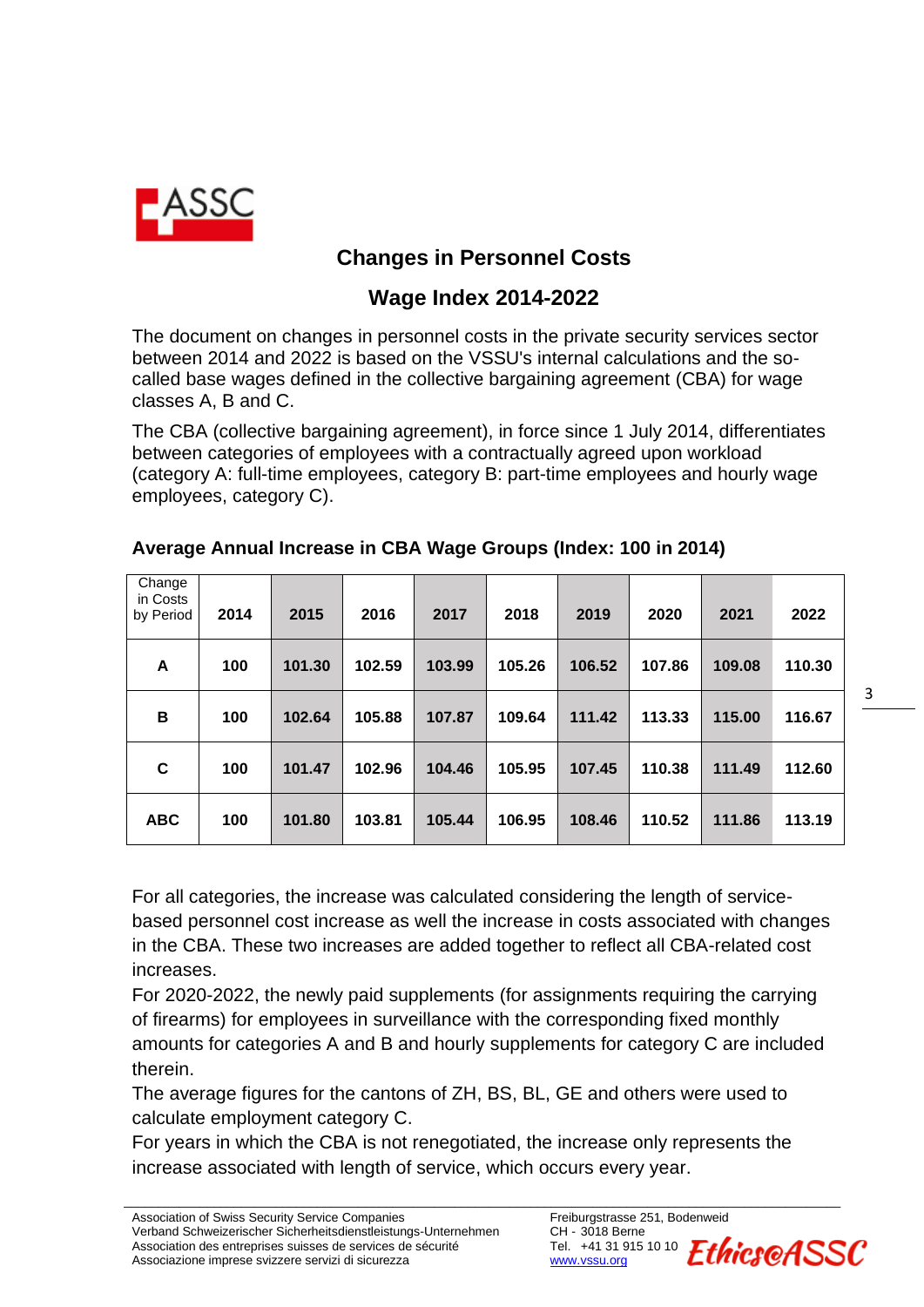

#### **Graph of Average Annual Increase in CBA Wage Categories (Index: 100 in 2014)**



\_\_\_\_\_\_\_\_\_\_\_\_\_\_\_\_\_\_\_\_\_\_\_\_\_\_\_\_\_\_\_\_\_\_\_\_\_\_\_\_\_\_\_\_\_\_\_\_\_\_\_\_\_\_\_\_\_\_\_\_\_\_\_\_\_\_\_\_\_\_\_\_\_\_\_\_\_\_\_\_\_\_\_\_\_\_\_\_\_\_\_\_\_\_\_\_\_\_\_\_\_\_\_\_

Association of Swiss Security Service Companies<br>Verband Schweizerischer Sicherheitsdienstleistungs-Unternehmen CH - 3018 Berne Verband Schweizerischer Sicherheitsdienstleistungs-Unternehmen CH - 3018 Berne<br>Association des entreprises suisses de services de sécurité Tel. +41 31 915 10 10 Association des entreprises suisses de services de sécurité Tel. +41 31 9<br>Associazione imprese svizzere servizi di sicurezza municipale de services de servici di sicurezza Associazione imprese svizzere servizi di sicurezza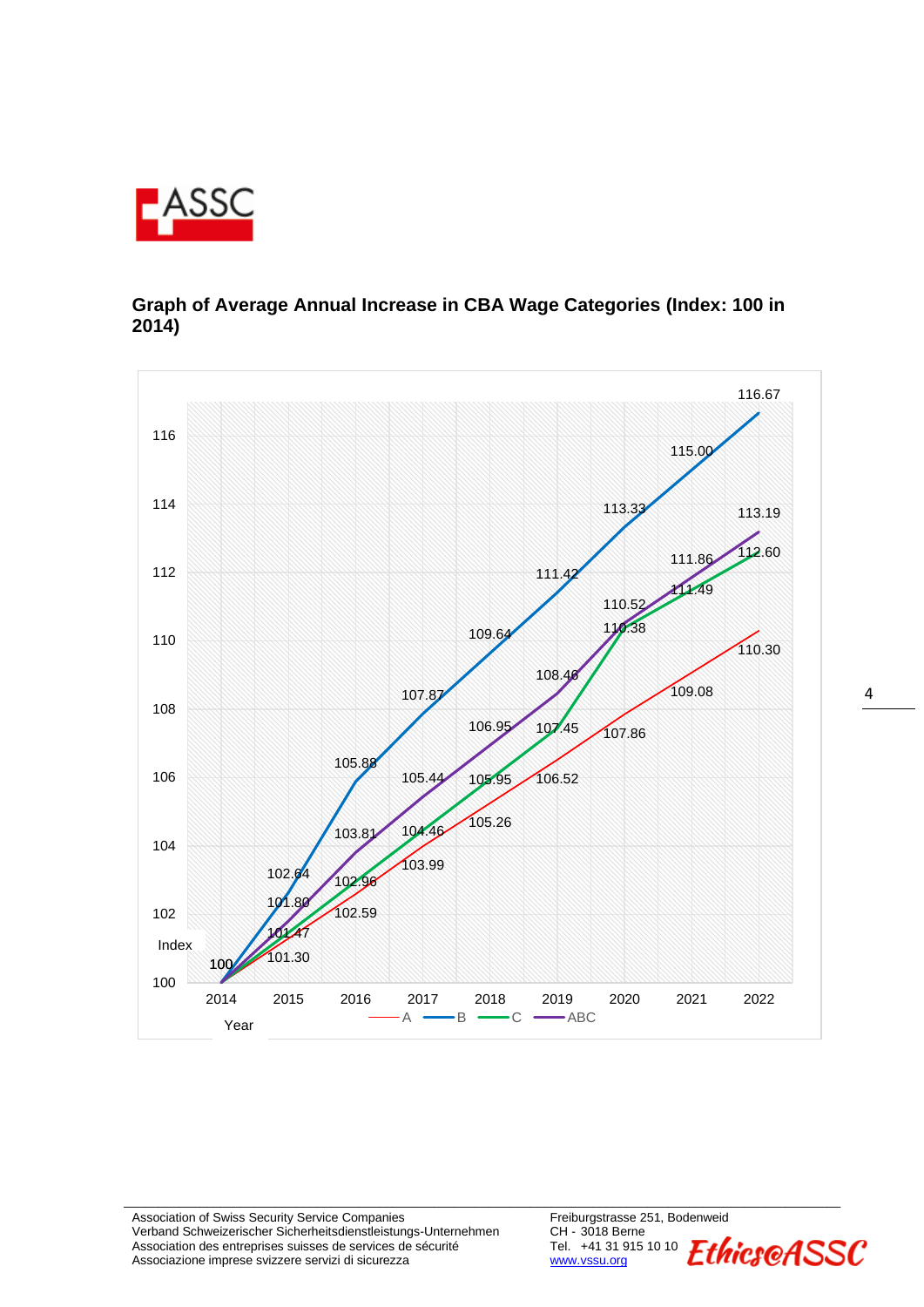

#### **Average Annual Increase in CBA Wage Groups (Percentage Increase Versus the Previous Year ‒ 2014-2022)**

| <b>Change in Costs</b><br>by Period | 2014 | 2015  | 2016  | 2017  | 2018  | 2019  | 2020  | 2021  | 2022  |
|-------------------------------------|------|-------|-------|-------|-------|-------|-------|-------|-------|
| A                                   |      | 1.30% | 1.30% | 1.40% | 1.26% | 1.26% | 1.34% | 1.22% | 1.22% |
| В                                   |      | 2.64% | 3.25% | 1.98% | 1.78% | 1.78% | 1.91% | 1.67% | 1.67% |
| C                                   |      | 1.47% | 1.49% | 1.49% | 1.49% | 1.49% | 2.94% | 1.11% | 1.11% |
| <b>ABC</b>                          |      | 1.80% | 2.01% | 1.63% | 1.51% | 1.51% | 2.06% | 1.33% | 1.33% |

The percentages calculated represent the addition of the increase in costs due to length of service as well as the increase associated with the changes in the CBA.

For years in which the CBA is not renegotiated, the increase percentages only represent the length of service- based increase, which occurs every year.

#### **Changes in Categories by Employees**

Some individuals may move up from "category C" to "category B" and then to "category A" in the course of the career. Returns to "category B" or "category C" are also possible.

These shifts may impact the effective changes in personnel costs. This table does not consider the effect of length of service.

The table should be read as follows: The CBA hourly wages, not including the length of service of an employee who between 2019 and 2020 moves from category C to category B, rise by 10%, i.e., by 2.41 Swiss francs per hour.

\_\_\_\_\_\_\_\_\_\_\_\_\_\_\_\_\_\_\_\_\_\_\_\_\_\_\_\_\_\_\_\_\_\_\_\_\_\_\_\_\_\_\_\_\_\_\_\_\_\_\_\_\_\_\_\_\_\_\_\_\_\_\_\_\_\_\_\_\_\_\_\_\_\_\_\_\_\_\_\_\_\_\_\_\_\_\_\_\_\_\_\_\_\_\_\_\_\_\_\_\_\_\_\_